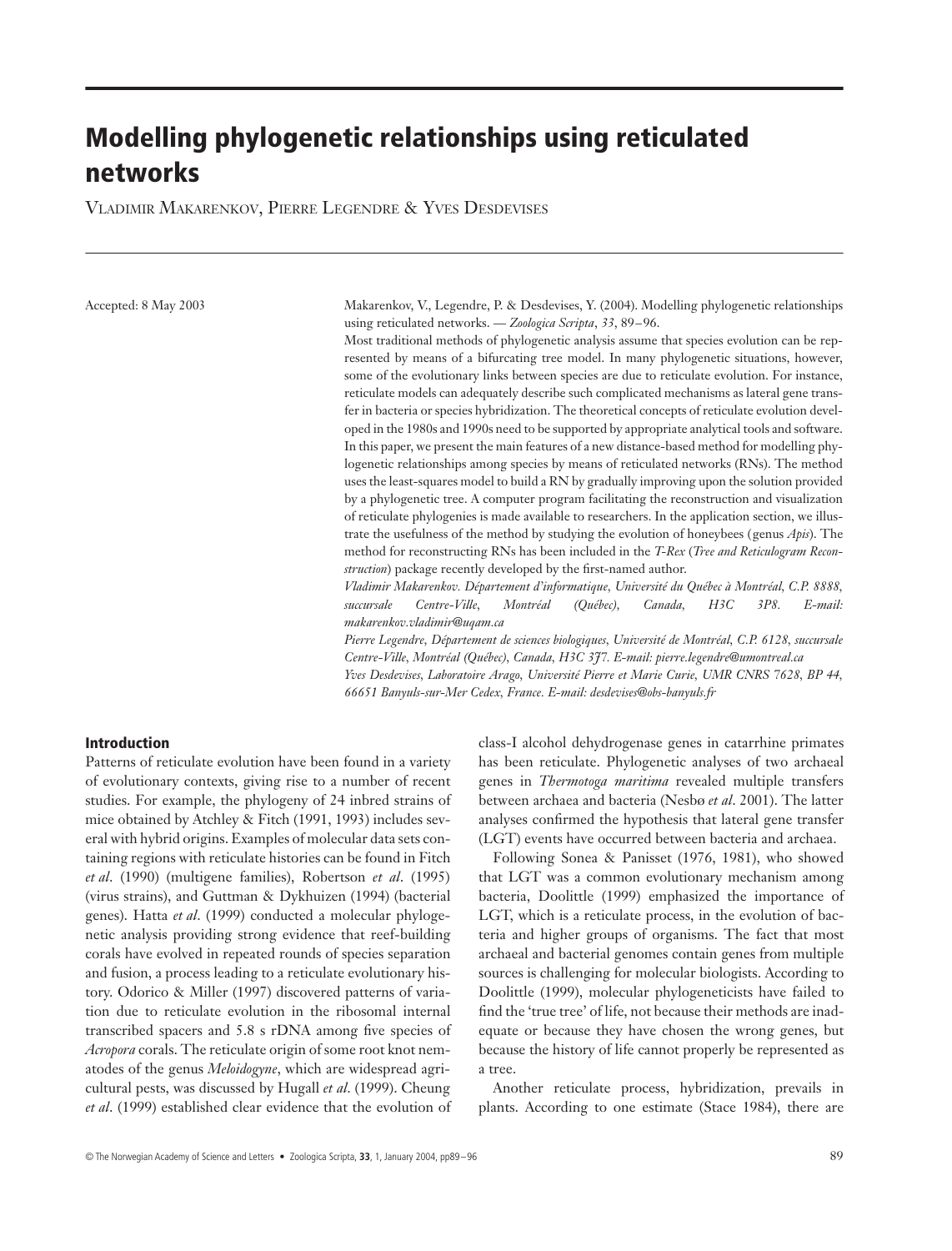about 70 000 naturally occurring interspecies plant hybrids in the world. In plant evolution, hybridization is critically important as a source of novel gene combinations and as a mechanism of speciation. For instance, in plant breeding desirable traits can be moved from one cultivated (or even wild) species into another (Walter *et al*. 1999).

For centuries, traditional breeders have genetically modified plants and animals by crossing organisms with similar genetic makeup, transferring tens of thousands of genes at a time. Today, scientists can engineer transgenic crops and livestock by introducing one or more genes from a species that may not be closely related. It would be interesting to analyse the phylogenetic relationships of a group of genetically modified organisms; clearly, a reticulated network rather than a phylogenetic tree would be the appropriate model in this instance.

Reconstruction of reticulate evolution has long been difficult. Several methods have been proposed for uncovering it in nucleotide sequences. Existing studies have focused on displays of compatibility (Sneath *et al*. 1975), tests for clustering (Stephens 1985), a randomization approach (Sawyer 1989), and an extension of the parsimony method of phylogenetic reconstruction that allows for recombination (Hein 1993). The popular method of split decomposition enables the representation of data in the form of a splits graph revealing conflicting signals contained in the data (Bandelt & Dress 1992a, b). In a splits graph, a pair of nodes may be linked by a set of parallel branches depicting alternative solutions.

In this paper, we describe an algorithm for modelling reticulate phylogenetic relationships among species by means of reticulated networks (RNs). Applications of this algorithm to problems of ecological biogeography (freshwater fishes), microgeographical morphological differentiation within a species (muskrats), and the study of plant hybrids (*Aphelandra*) have been published in Legendre & Makarenkov (2002). This method can be used to detect incompatibilities in phylogenetic trees; it may also indicate which species (or ancestors) have more similarities (e.g. genes in common) than might be depicted by the phylogenetic tree model. Finally, RNs can indicate the presence, or the absence, of possible reticulate events in the phylogenetic history of the group.

## **Materials and Methods**

## *Description of the algorithm*

In this section we describe an algorithm for inferring a connected and undirected (when no directions are given to the branches) RN from a distance matrix; this algorithm gives the solution in polynomial time.

We used the following approach to build the network from a matrix of evolutionary distances among observed taxa: first, a phylogenetic tree is inferred from a distance matrix using one of the existing tree fitting algorithms; second, some extra branches, called *reticulation branches* (RBs), are added to the tree structure while optimizing a loss function which can be constructed with respect to either least-squares, or parsimony, or maximum likelihood criteria. In this study, we focus on network reconstruction with reference to the *least-squares criterion*. The addition of RBs stops when the minimum of a goodness-of-fit function (equation 4) is reached. This function takes into account the value of the least-squares criterion as well as the total number of branches of the reticulated network under construction. Because, in our study, the reconstruction technique is based on least squares, it is reasonable to consider as the starting solution a phylogenetic tree whose branch lengths have been also fitted to the given distances by least squares. For an overview of least-squares fitting techniques, see Barthélémy & Guénoche (1991), Bryant & Waddell (1998), or Makarenkov & Leclerc (1999).

A RN can be viewed as a weighted graph where some nodes are labelled by the names of the species (e.g. taxa); all other nodes of the network are intermediate: they represent unknown ancestors. The *minimum path-length distance* between pairs of nodes representing the observed species is called a *reticulation distance*. In a general weighted graph, several paths may exist linking a pair of nodes, whereas in a phylogenetic tree there exists a unique path linking any two nodes. Let *d* be a distance matrix on the set *X* of *n* taxa and *dist* an *additive distance* (i.e. a matrix of pairwise distances among taxa in a phylogenetic tree) inferred from *d* using an appropriate tree fitting algorithm. Note that any given phylogenetic tree can be transformed into a *binary tree*, whose internal nodes are all of degree 3, by adding branches of zero length. When this is done, a tree with *n* leaves has *n –* 2 internal nodes and 2*n* − 3 branches. In this study, we consider binary phylogenetic trees as the foundation for the RN reconstruction algorithm. Thus, the RNs considered here always comprise *n –* 2 intermediate nodes in addition to the taxa in *X*; this makes the comparison of solutions provided by RNs and phylogenetic trees possible.

We now explore how to place the first RB into a tree. To add a new branch to a phylogenetic tree, we try out all possible pairs of nodes that are not already linked by a branch and select the one that most reduces the value of the least-squares function. Let us consider a binary phylogenetic tree *T* inferred from a distance matrix *d* and a pair of nodes *x* and *y* in *T* that are not linked by a branch (Fig. 1A). We look for an optimal value *l* of the least-squares loss function that will identify the new branch *xy* to be added to the tree *T*, while keeping fixed the lengths of all pre-existing branches (Fig. 1B).

We now describe in more detail how to determine the optimum value of the length of the first RB. First, we define the set *A*(*xy*) of all pairs of taxa *ij* whose distances might change if a new RB connecting *x* and *y* was added to *T*. Specifically,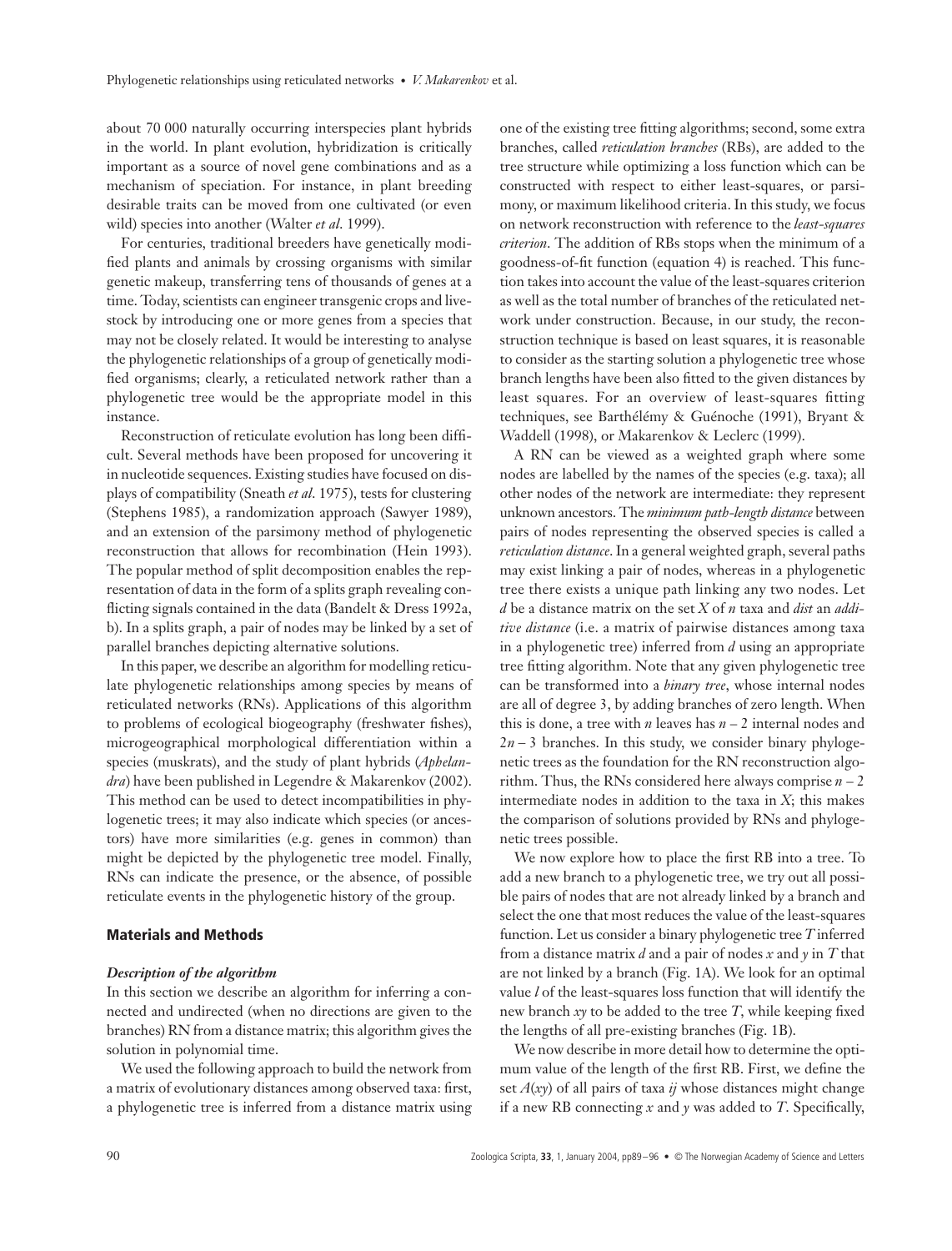

**Fig. 1** Main steps of the algorithm for inferring reticulated networks: —A*.* Binary phylogenetic tree *T* is considered. —B*.* New branch of length *l* can be added to *T* to link nodes *x* and *y*. —C*.* Reticulate phylogeny inferred from *T* by addition of reticulation branches.

 $A(xy)$  is the set of all taxon pairs *ij* such that:

$$
Min\{dist(ix) + dist(jy); dist(jx) + dist(iy)\} < dist(ij) \tag{1}
$$

where  $dist(ij)$  is the minimum path distance between nodes  $i$ and *j.* Second, we define the following function

$$
rho(ij) = dist(ij) - Min\{dist(ix) + dist(jy); dist(jx) + dist(iy)\} (2)
$$

The function to be minimized is the following:

$$
Q(xy, l) = \sum_{\substack{rbo(i) > l}} (Min\{dist(ix) + dist(jy)\}; dist(jx) + dist(iy)\} + l - d(ij))^2 + \sum_{\substack{rbo(ij) > l}} (dist(ij) - d(ij))^2 \to \min. \tag{3}
$$

This function is  $\sum \int (dist\_new(ij, l) - d(ij))^2 \cdot dist\_new(ij, l)$  is the minimum path-length distance between the leaves *i* and *j* in *T* if the new branch *xy* with length *l* is added. *i Xj X* −  $\sum_{i \in X} \sum_{j \in X} (dist\_new(ij, l) - d(ij))^2$ 

The function *Q*(*xy, l*) defined by equation 3 is a quadratic polynomial spline. It has to be optimized on a number of intervals  $(l_k, l_{k+1})$  defined by the distinct values of  $rho(ij)$  for pairs *ij* in  $A(xy)$ . For a fixed interval  $(l_k, l_{k+1})$  the function  $Q(xy)$ , *l*) is a quadratic polynomial; this makes its minimum value easy to find for each fixed pair of nodes *xy*. To obtain the optimum value of *Q* over the set of all possible new branches, these computations should be repeated for all pairs of tree nodes that are not linked by a branch. When all unlinked pairs of nodes are tested, only the best one, which is the one providing the global minimum of *Q*, will be linked by a new branch. When the first RB has been added to the network,

the best second, the best third, and following RBs may be placed into it in the same way (Fig. 1C). This algorithm takes  $O(kn^4)$  time for *n* taxa and *k* new RBs, since there are  $O(n^2)$ taxon pairs *ij* for each pair of unlinked nodes *xy* and *O*(*n*<sup>2</sup> ) node pairs *xy*.

#### *Stopping rule for adding reticulation branches*

A RN comprises more branches, and thus utilizes more estimated link-length parameters, than a phylogenetic tree. As in all statistical models, more parameters mean better fit but fewer degrees of freedom and a loss of simplicity. A cost criterion should be introduced to estimate how many RBs have to be added to a network. We propose to use a goodness-offit criterion that takes into account the least-squares objective function as well as the number of degrees of freedom of the RN. When the exact number of RBs is unknown in advance, as it is often the case in evolutionary problems, one can stop the addition of new branches when the minimum of the criterion is reached.

The total number of nodes in a binary phylogenetic tree with *n* leaves is 2*n* − 2. Therefore, the maximum number of branches one might place into a RN, constructed by adding RBs to a phylogenetic tree with *n* leaves, is  $(2n-2)(2n-3)/2$ . However, any metric distance can be represented by a complete graph with *n*(*n* − 1)/2 branches. Therefore, the latter limit can be considered as the maximum possible number of branches in a RN. Thus, the number of degrees of freedom of a RN with *N* branches is  $n(n-1)/2 - N$ . It is reasonable to consider a penalty function opposing the loss in degrees of freedom to the gain in fit. The numerator of this function is the sum of quadratic differences between the values of the distance *d* and the corresponding reticulation estimates *dist*:

$$
Q_2 = \frac{\sum_{i \in X} \sum_{j \in X} (dist(ij) - d(ij))^2}{n(n-1)/2 - N} = \frac{Q}{n(n-1)/2 - N}
$$
(4)

Interestingly, as confirmed by a simulation study reported in Legendre & Makarenkov (2002), the function  $Q_2$  usually has only one minimum over the interval  $[2n-3, n(n-1)/2]$  of values of *N*. This minimum can be used as a stopping rule for addition of new branches to the reticulate phylogeny.

#### **Results**

### *Study of honeybee evolution using RNs*

Honeybees (subfamily Apinae) belong to the family of social bees. The subfamily includes a single genus, *Apis*, which is characterized by the building of vertical combs of hexagonal cells constructed bilaterally from a midrib, using only wax secreted by the worker bees (see Milner 1996; Baudry *et al*. 1998). *Apis* has been able to colonize a wide variety of environments ranging from tropical to cool temperate. While the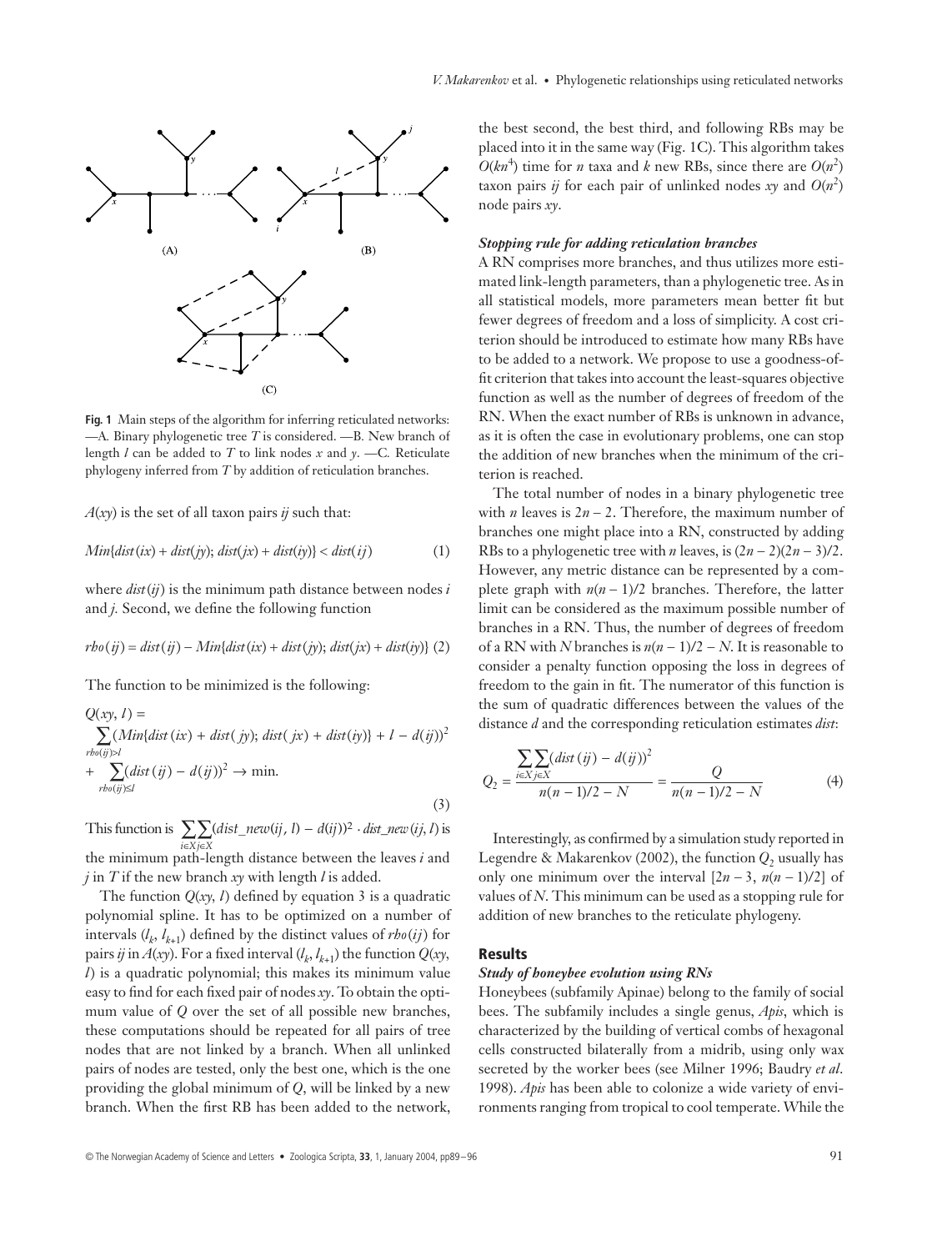species of most genera were indigenous to all continents, bees belonging to *Apis* were originally found only in Asia, Africa, and Europe, suggesting that the genus appeared much later. It includes four main species: *A. florea*, *A. dorsata*, *A. cerana* and *A. mellifera* (little, giant, eastern and western honeybee, respectively). The lifestyle of *A. cerana* is similar to that of *A. mellifera* and both are used in apiculture with modern moveable comb hives (Milner 1996). However, the numerical strength of *A. cerana* colonies is usually much less, and honey yields are smaller, contributing to their rapid replacement by imported *A. mellifera* races.

It is believed that bees originally evolved from hunting wasps that acquired a taste for nectar and became vegetarians. Fossil evidence is sparse but bees probably appeared at about the same time as the flowering plants, during the Cretaceous period, 146–74 Mya. Fossils of the true *Apis* type were first discovered from the Lower Miocene (22–25 Mya) of western Germany. A bee resembling *A. dorsata*, but much smaller, is thought to be present in the Upper Miocene (ca.12) Mya). *A. florea* and *A. dorsata* may have existed as separate species as early as the Oligocene. It remains to be discovered when bees of the *A. mellifera/A. cerana* type first appeared. It is thought that they must have acquired separate identities during the latter part of the Tertiary. The two species were probably physically separated at the time of the Pleistocene glaciations (1 million to about 10 000 years ago); there was no subsequent contact between them until that imposed by human intervention in recent times. In the postglacial period, *A. mellifera* and *A. cerana* (and to a less extent *A. dorsata* and *A. florea*) have shown similar evolution into geographical subspecies, or races (Koeniger *et al*. 1993; Milner 1996).

The ultimate western boundary of the *A. cerana* territory was in Afghanistan, some 600 km to the east of the nearest *A. mellifera* colonies in Iran. It is not possible to cross *A. cerana* with *A. mellifera* even using instrumental insemination, because the two species are now genetically incompatible, and viable eggs do not result from cross-fertilization (Milner 1996). Other differences include their reactions to diseases, infestations, and predators.

The most urgent problem in apiculture throughout the world is that of protecting *A. mellifera* against the varroa mite which threatens to exterminate it (Milner 1996). The ultimate hope is that varroa-resistant strains of bees may evolve. There is a danger that the development of resistance among apiary stocks might be concealed by the normal antivarroa treatments and that a resistant strain might be lost through the death of the queens. If, as has been hypothesized, the separation of the *A. cerana* and *A. mellifera* species occurred in relatively recent times, the gene which enabled *A. cerana* to develop a defence against varroa may still be among the genes of the *A. mellifera* races. This is why a comprehensive study of honeybee evolution is a matter of great importance.

**Table 1** Original distance matrix between six species of honeybees (genus *Apis*). The pairwise distances among species were obtained by means of the Hamming distance computed over DNA sequences (677 bases).

| A andreniformis  | 0     |       |       |          |       |   |
|------------------|-------|-------|-------|----------|-------|---|
| A mellifera      | 0.090 | 0     |       |          |       |   |
| A. dorsata       | 0.103 | 0.093 | 0     |          |       |   |
| A. cerana        | 0.096 | 0.090 | 0.117 | $\Omega$ |       |   |
| A. florea        | 0.004 | 0.093 | 0.106 | 0.099    | 0     |   |
| A. koschevnikovi | 0.075 | 0.100 | 0.103 | 0.099    | 0.078 | 0 |



**Fig. 2** Reticulate phylogeny representing the evolution of honeybees (genus *Apis*). It was constructed by adding two reticulation branches (dashed lines) to a phylogenetic tree (solid lines) inferred from distance data in Table 1 using the neighbour-joining fitting algorithm. Boxes: bootstrap support values for the clades (NJ: neighbour-joining; ML: maximum likelihood). Decimal numbers: branch lengths.

We applied the new method for detection of reticulate evolution to the DNA data of six species of honeybees. (We have not reported here the DNA sequences that we used, each of which comprised 677 characters; readers are referred to the popular SplitsTree package by Huson (1998) which includes an example with the complete set of bee DNA sequences.) A distance matrix (Table 1) for *A. andreniformis*, *A. mellifera*, *A. dorsata*, *A. cerana*, *A. florea* and *A. koschevnikovi* was obtained by computing Hamming distances (proportion of mismatches, called 'uncorrected-p' in PAUP) among the sequences. Since this was the distance matrix provided by Huson (1998) for the bee data, it is the one that we used.

The bee phylogenetic tree was reconstructed using a distance method, neighbour-joining (NJ; Fig. 2, full lines), and by maximum likelihood (ML, which produced the same tree topology as NJ). The obtained trees were validated by bootstrapping (Felsenstein 1985) using 100 replicates for ML, and 1000 replicates for NJ. All computations were performed with PAUP\*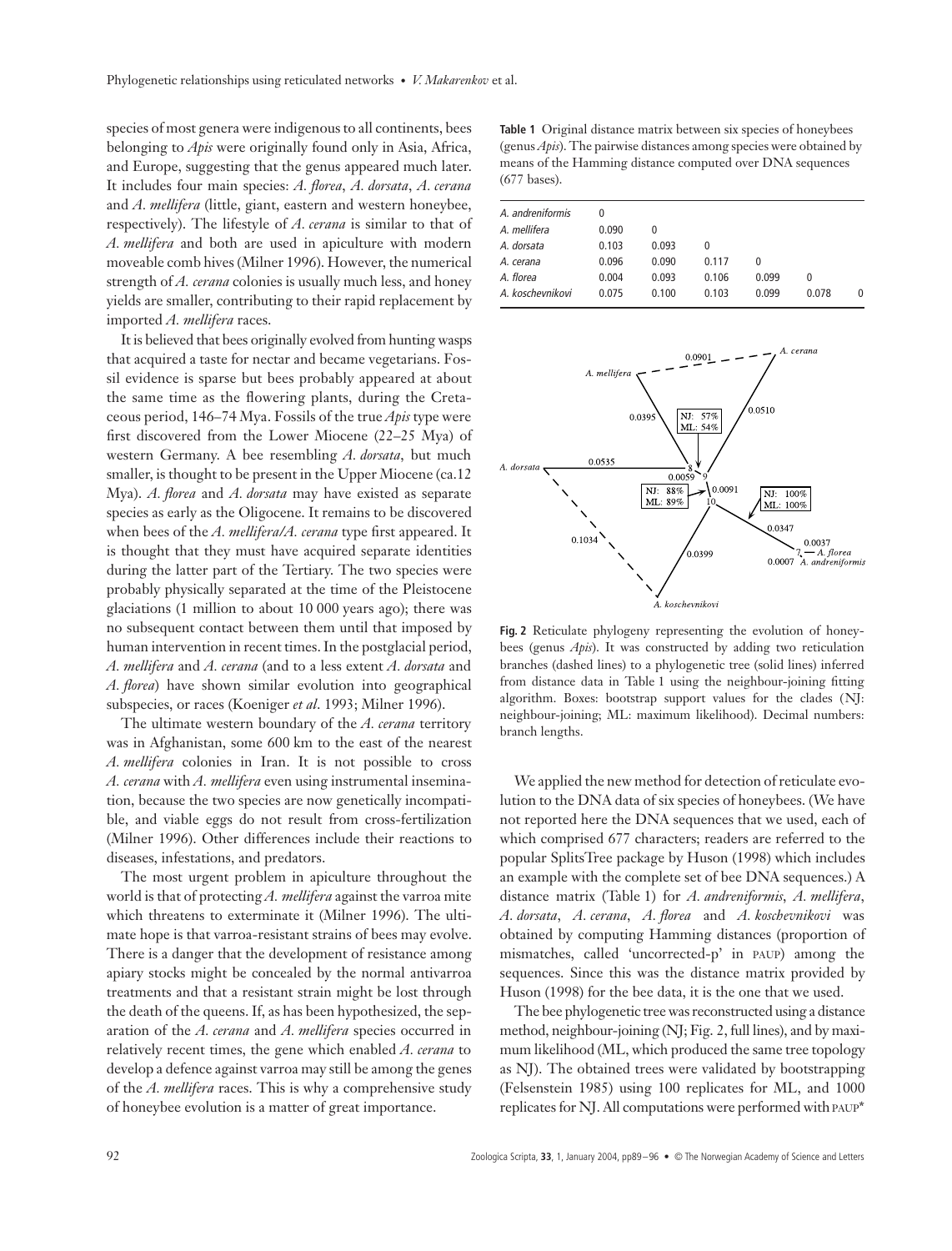4.0d8 (Swofford 2001). For the ML analysis, we used the evolutionary model selected by Modeltest (Posada & Crandall 1998) via a hierarchical likelihood ratio test. The selected model was Kimura 81 with unequal base frequencies (Kimura 1981), taking into account substitution rate heterogeneity using a γ distribution with the a parameter equal to 0.16. The bootstrap support values for the clades are shown in Fig. 2. Using the same model to correct the distances in the NJ analysis as in ML gave approximately the same bootstrap support values.

The phylogeny clearly separated two groups of bees, with *A. mellifera*, *A. dorsata*, and *A. cerana* forming the first group and *A. andreniformis*, *A. florea* and *A. koschevnikovi* the second; the bootstrap support for the separation branch is 88% for NJ and 89% for ML. The branch lengths of the phylogenetic tree were then optimally adjusted to the distances using least-squares (see Bryant & Wadell 1998 or Makarenkov & Leclerc 1999). The values of the least-squares criterion *Q* and the goodness-of-fit criterion  $Q_2$  obtained for the phylogenetic tree inferred by NJ were 0.000143 and 0.000024, respectively. The new method for detecting reticulate evolution was then used with the phylogenetic tree provided by NJ. *Q*<sup>2</sup> was chosen as the stopping rule for addition of new branches. Two new RBs (dashed lines in Fig. 2) were added to the phylogenetic tree by our algorithm. The minimum of *Q*2 was reached at the second step of the algorithm, decreasing its value to 0.000020, whereas the value of *Q* dropped to 0.000078. The decrease of *Q* after addition of only two RBs was dramatic for these data. The gain in fit was 27.3% (*Q* = 0.000104) after addition of the first branch, linking *A. mellifera* and *A. cerana*, and the total gain was 45.5% (*Q* = 0.000078) after addition of the second, linking *A. dorsata* and A. *koschevnikovi*. These results demonstrate the relevance of the reticulation model to the data, where RBs bring to light conflicting features that are embedded in the phylogenetic tree. The poor bootstrap support (57% or 54%) obtained for the branch linking nodes 8 and 9 of the tree, before the reticulations were added, is consistent with a close relationship between *A. mellifera* and *A. cerana*.

When interpreting the RBs, variation in length is of great importance. If a RB is short with respect to the tree branches, this may be interpreted as a possible hybridization event occurring late during evolution. If very long, it may represent homoplasy (information representing convergent evolution, i.e. parallel evolution and evolutionary reversal). Obviously, one cannot illustrate these phenomena using a classical phylogenetic tree topology. For instance, the first RB linking species *A. mellifera* and *A. cerana* is only about twice the length of the branches of the tree; it may be interpreted as a possible hybridization event involving the ancestors of the two species, which occurred during the evolutionary process. It shows that the two species are genetically closer to each other than suggested by the phylogenetic tree. Fig. 3 depicts



**Fig. 3** Upper part of the reticulate phylogeny from Fig. 2 focusing on the evolution of *A. mellifera* and *A. cerana*. The branch depicted by a dashed line represents a possible hybridization event involving ancestors of the two species.

what may have happened: a recent ancestor of *A. cerana* may have hybridized with one of the recent ancestors of *A. mellifera* to produce the new *A. mellifera* bee; conversely, a recent ancestor of *A. mellifera* may have hybridized with one of the recent ancestors of *A. cerana* to produce the new *A. cerana* bee. This hypothesis agrees with the statement that *A. mellifera* and *A. cerana* must have shared a close common ancestor in relatively recent times. The other RB linking *A. dorsata* and *A. koschevnikovi* also reveals that the relationship between these two species is closer than that depicted by the phylogenetic tree.

### **Discussion**

We have developed a new algorithm to infer reticulate phylogenies from evolutionary distances among observed species. It reconstructs a reticulated network (RN) by adding supplementary branches to a phylogenetic tree. Any new branch added to a phylogenetic tree represents *unresolved conflicting information* contained in it. Two species or clusters that are linked by a reticulated branch (RB) are more closely related to one another than is shown by the phylogenetic tree model. The main challenge consists in giving plausible explanations for each of the extra relations represented by RBs. These new branches should be interpreted differently under different evolutionary circumstances. First, we suggest that long RBs linking nodes located far away from one another in the phylogenetic tree reveal incompatibilities of a tree structure with respect to the observed evolutionary distances. Two explanations are possible: first, the phylogenetic tree does not provide a good representation of the evolutionary distances; second, long RBs may represent homoplasy among the observed species. On the other hand, short RBs may reflect either hybridization events that occurred between related species or their ancestors, or allopolyploidy if plant genetic distances are considered. The case of lateral gene transfer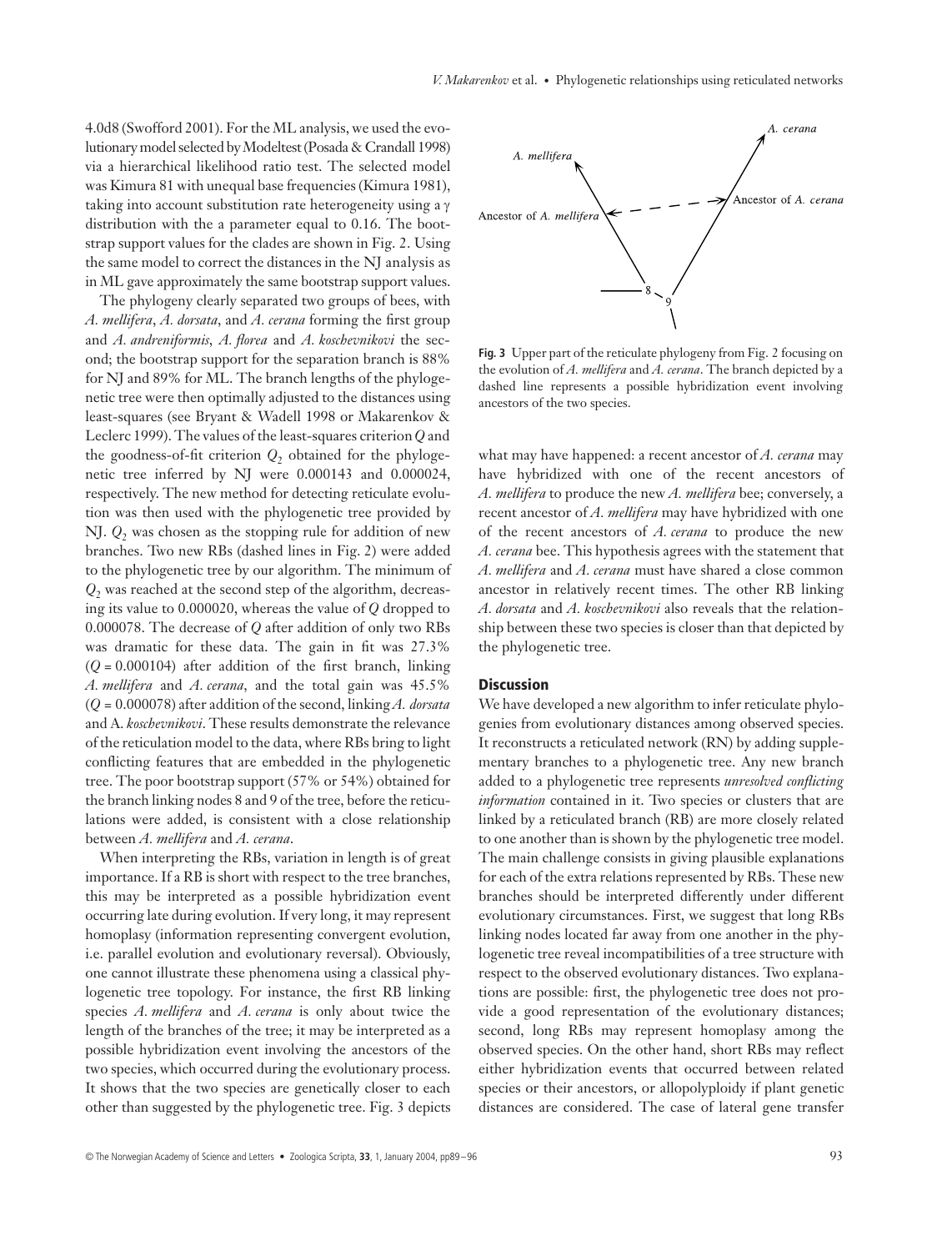Phylogenetic relationships using reticulated networks • *V. Makarenkov* et al.



**Fig. 4** *T-Rex* screenshot showing a reticulated network representing phylogenetic relationships among vertebrate organisms (for details on the vertebrate morphological dataset, see Maddison & Maddison 2000). First, a phylogenetic tree (solid lines) were inferred from a distance matrix among vertebrates using NJ (Saitou & Nei 1987); then, two reticulation branches (dashed lines) were added to the tree using the method discussed in this paper. The reticulation branches linking 'lizard' and 'turtle', and 'mammal' and 'bird' show that they are more closely related than is shown in the phylogenetic tree.

(LGT) seems to be the most complicated because RBs depicting gene exchange may be of any length. In this situation, investigation of the characters causing a reticulation might assist in the interpretation: if the characters responsible are contiguous in the nucleic acid sequence, LGT might be indicated.

Recommendations to researchers who have access to sets of molecular sequences for a clade of species and want to test the data for the presence of reticulate evolution are as follows: (1) compute a matrix of evolutionary distances among the species using an appropriate sequence-distance transformation, e.g. Hamming, Kimura 3ST (Kimura 1981), Jukes Cantor (Jukes & Cantor 1969), or LogDet (Steel 1994); (2) infer a phylogenetic tree from the matrix using a tree-fitting algorithm; (3) launch the new algorithm for reconstruction of reticulate phylogenies using goodness-of-fit criteria as a stopping rule for addition of RBs. Interpretation of the latter should be based on available biological or evolutionary knowledge.

The algorithm for reconstructing reticulate phylogenies described in this paper has been included in the *T-Rex* (tree and reticulogram reconstruction) package (Makarenkov 2001). Developed for both Macintosh and Windows platforms (Fig. 4 shows a screenshot of the Windows version), it is freely available for researchers at the following URL: http://www.fas.umontreal.ca/biol/casgrain/en/labo/t-rex. The package also includes some popular phylogenetic tree-fitting algorithms: ADDTREE by Sattath & Tversky (1977); neighbour-joining (NJ) by Saitou & Nei (1987); unweighted neighbour-joining (UNJ) by Gascuel *et al*. (1997); circular order reconstruction by Makarenkov *et al*. (1997) and

Makarenkov & Leclerc (2000); the method of weighted leastsquares (MW) by Makarenkov & Leclerc (1999), and others. *T-Rex* allows users to infer and visualize reticulate phylogenies by adding extra branches to phylogenetic trees obtained by the above-mentioned tree-fitting algorithms. The algorithm for reticulogram reconstruction implemented in the program analyses data sets in polynomial time, like most other methods of phylogenetic reconstruction. The honeybee data set used as example in this paper is very small (comprising only six species); the data sets analysed by Legendre & Makarenkov (2002) were also relatively small (biogeographical example: 21 regions; muskrats: nine population zones; *Aphelandra*: 12 species plus hybrids). The program can, in fact, analyse much larger data sets sufficiently quickly to provide a reconstruction in reasonable time.

In the present study, minimum path-length distances among nodes in reticulate phylogenies were used to approximate empirical evolutionary distances among the species. It is important to note that the minimum path-length distance is simply another expression of the principle of parsimony which is widely applied to phylogenetic reconstruction problems. The principle of parsimony, also called 'Ockham's razor', was formulated by the English logician and philosopher William Ockham (1290–1349). It states: '*Pluralites non est ponenda sine necessitate* [Multiplicity ought not to be posited without necessity]'. In other words, unnecessary assumptions should be avoided when formulating hypotheses.

Following this principle, parameters should be used with parsimony in modelling, and any parameter or assumption that is not necessary should be eliminated. Other models could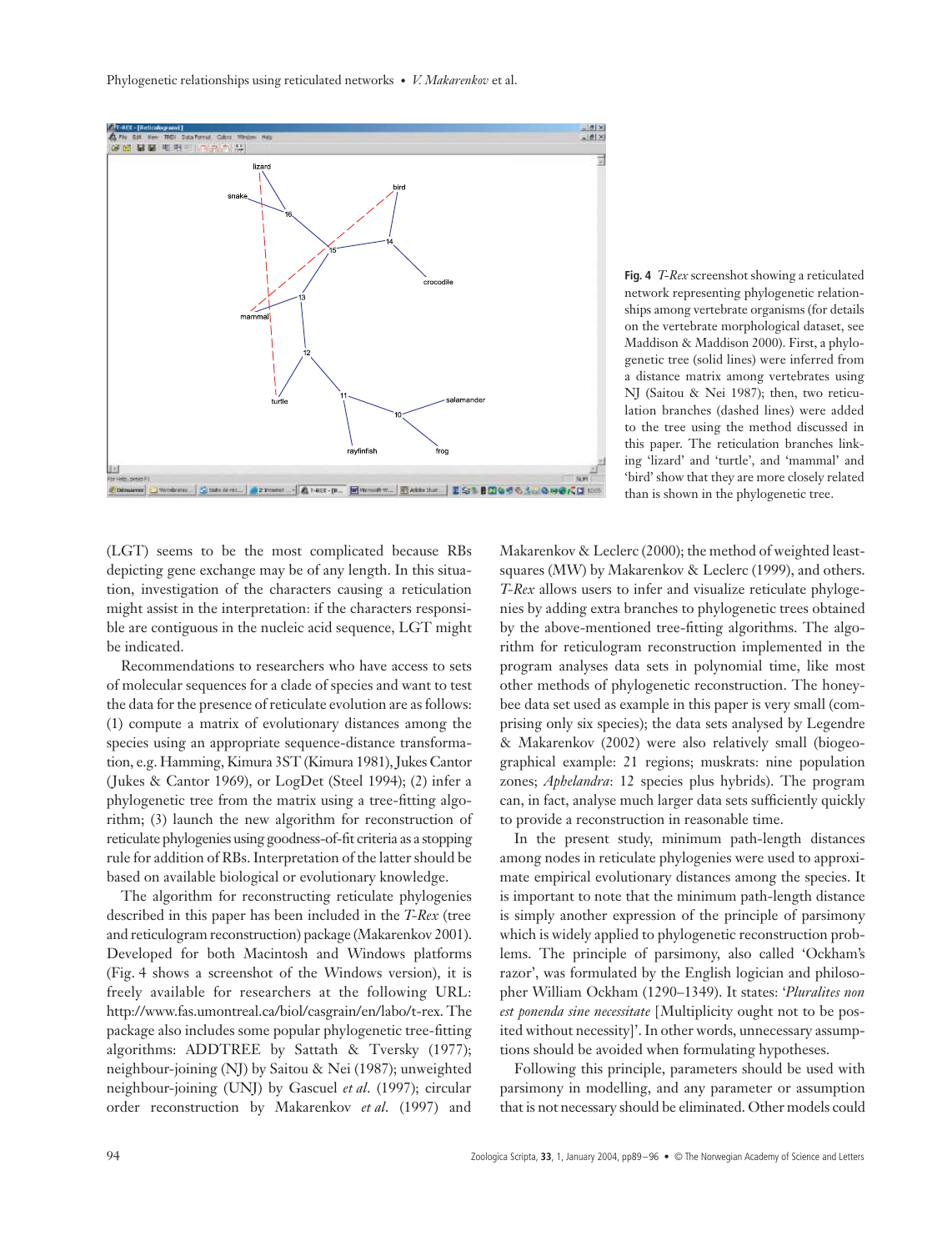also be used to calculate path lengths. For instance, one might consider a model that allows splitting at each node with a certain probability to the next descendants; the distance between two taxa through different paths can be weighted by the probabilities of these paths. Such a probabilistic approach should constitute an interesting and relevant subject for further development of phylogenetic reticulation analysis.

### **Acknowledgements**

The authors are grateful to Philippe Casgrain for his contribution to programming *T-Rex*, which makes the new method of reticulation analysis available to the scientific community.

#### **References**

- Atchley, W. R. & Fitch, W. M. (1991). Gene trees and the origins of inbred strains of mice. *Science*, *254*, 554–558.
- Atchley, W. R. & Fitch, W. M. (1993). Genetic affinities of inbred mouse strains of uncertain origin. *Molecular Biology and Evolution*, *10*, 1150–1169.
- Bandelt, H.-J. & Dress, A. W. M. (1992a). Split decomposition: a new and useful approach to phylogenetic analysis of distance data. *Molecular Phylogenetics and Evolution*, *1*, 242–252.
- Bandelt, H.-J. & Dress, A. W. M. (1992b). A canonical decomposition theory for metrics on a finite set. *Advances in Mathematics*, *92*, 47–65.
- Barthélémy, J. P. & Guénoche, A. (1991). *Trees and Proximity Representations*. New York: Wiley.
- Baudry, E., Solignac, M., Garnery, L., Gries, M., Cornuet, J. M. & Koeniger, N. (1998). Relatedness among honeybees *Apis mellifera* of a drone congregation. *Proceedings of the Royal Society of London B*, *265*, 2009–2014.
- Bryant, D. & Waddell, P. (1998). Rapid evaluation of least-squares and minimum-evolution criteria on phylogenetic trees. *Molecular Biology and Evolution*, *15*, 1346–1359.
- Cheung, B., Holmes, R. S., Easteal, S. & Beacham, I. R. (1999). Evolution of class I alcohol dehydrogenase genes in catarrhine primates: Gene conversion, substitution rates, and gene regulation. *Molecular Biology and Evolution*, *16*, 23–36.
- Doolittle, W. F. (1999). Phylogenetic classification and the universal tree. *Science*, *284*, 2124–2128.
- Felsenstein, J. (1985). Confidence limits on phylogenies: an approach using the bootstrap. *Evolution*, *39*, 783–791.
- Fitch, D. H. A., Mainone, C., Goodman, M. & Sligh-Tom, J. L. (1990). Molecular history of gene conversions in the primate fetal y-globin genes. *Journal of Biological Chemistry*, *265*, 781–793.
- Gascuel, O. (1997). Concerning the NJ algorithm and its unweighted version, UNJ. In B. Mirkin, F. R. McMorris, F. Roberts & A. Rzhetsky (Eds) *Mathematical Hierarchies and Biology* (pp. 149–170). DIMACS Series in Discrete Mathematics and Theoretical Computer Science. Providence, RI: American Mathematical Society.
- Guttman, D. S. & Dykhuizen, D. E. (1994). Clonal divergence in *Escherichia coli* as a result of recombination, not mutation. *Science*, *266*, 1380–1383.
- Hatta, M., Fukami, H., Wang, W., Omori, M., Shimoike, K., Hayashibara, T., Ina, Y. & Sugiyama, T. (1999). Reproductive and genetic evidence for a reticulate evolutionary history of massspawning corals. *Molecular Biology and Evolution*, *16*, 1607–1613.
- Hein, J. (1993). A heuristic method to reconstruct the history of sequences subject to recombination. *Journal of Molecular Evolution*, *36*, 396–405.
- Hugall, A., Stanton, J. & Moritz, C. (1999). Reticulate evolution and the origins of ribosomal internal transcribed spacer diversity in apomictic *Meloidogyne*. *Molecular Biology and Evolution*, *16*, 157–164.
- Huson, D. H. (1998). SplitsTree: a program for analyzing and visualizing evolutionary data. *Bioinformatics*, *141*, 68–73.
- Jukes, T. H. & Cantor, C. R. (1969). Evolution of protein molecules. In H. N. Munro (Ed.) *Mammalian Protein Metabolism* (pp. 21–132). New York: Academic Press.
- Kimura, M. (1981). Estimation of evolutionary distances between *homologous* nucleotide sequences. *Proceedings of the National Academy of Sciences of the USA*, *78*, 454–458.
- Koeniger, G., Koeniger, N., Mardan, M. & Wongsiri, S. (1993). Variance in weight of sexuals and workers within and between 4 *Apis* species (*Apis florea*, *Apis dorsata, Apis cerana* and *Apis mellifera*). *Asian Apiculture*, *1*, 106–111.
- Legendre, P. & Makarenkov, V. (2002). Reconstruction of biogeographic and evolutionary networks using reticulograms. *Systematic Biology*, *51*, 199–216.
- Maddison, D. R. & Maddison, W. P. (2000). *Macclade 4: Analysis of Phylogeny and Character Evolution*. Sunderland, Massachusetts: Sinauer Associates.
- Makarenkov, V. (2001). T-Rex: reconstructing and visualizing phylogenetic trees and reticulation networks. *Bioinformatics*, *17*, 664–668.
- Makarenkov, V. & Leclerc, B. (1997). *Tree Metrics and Their Circular Orders: Some Uses for the Reconstruction and Fitting of Phylogenetic Trees*. In B. Mirkin, F. R. McMorris, F. Roberts & A. Rzhetsky (Eds) *Mathematical Hierarchies and Biology* (pp. 183–208). DIMACS Series in Discrete Mathematics and Theoretical Computer Science. Providence, RI: American Mathematical Society.
- Makarenkov, V. & Leclerc, B. (1999). An algorithm for the fitting of an additive distance according to a weighted least-squares criterion. *Journal of Classification*, *16*, 3–27.
- Makarenkov, V. & Leclerc, B. (2000). Comparison of additive trees using circular orders. *Journal of Computational Biology*, *7*, 731–744.
- Milner, A. (1996). An introduction to understanding honeybees, their origins, evolution and diversity. *Available via Bibba Electronic Journal*. URL: http://www.bibba.com.
- Nesbø, C. L., L'Haridon, S., Stetter, K. O. & Doolittle, W. F. (2001). Phylogenetic analyses of two 'archaeal' genes in *Thermotoga maritima* reveal multiple transfers between archaea and bacteria. *Molecular Biology and Evolution*, *18*, 362–375.
- Odorico, D. M. & Miller, D. J. (1997). Variation in the ribosomal internal transcribed spacers and 5.8s rDNA among five species of *Acropora* (Cnidaria; Scleractinia): patterns of variation consistent with reticulate evolution. *Molecular Biology and Evolution*, *14*, 465– 473.
- Posada, D. & Crandall, K. A. (1998). Modeltest: testing the model of DNA substitution. *Bioinformatics*, *14*, 817–818.
- Robertson, D. L., Hahn, B. H. & Sharp, P. M. (1995). Recombination in AIDS viruses. *Journal of Molecular Evolution*, *40*, 249–259.
- Saitou, N. & Nei, M. (1987). The neighbor-joining method: a new method for reconstructing phylogenetic trees. *Molecular Biology and Evolution*, *4*, 406–425.
- Sattath, S. & Tversky, A. (1977). Phylogenetic similarity trees. *Psychometrika*, *42*, 319–345.